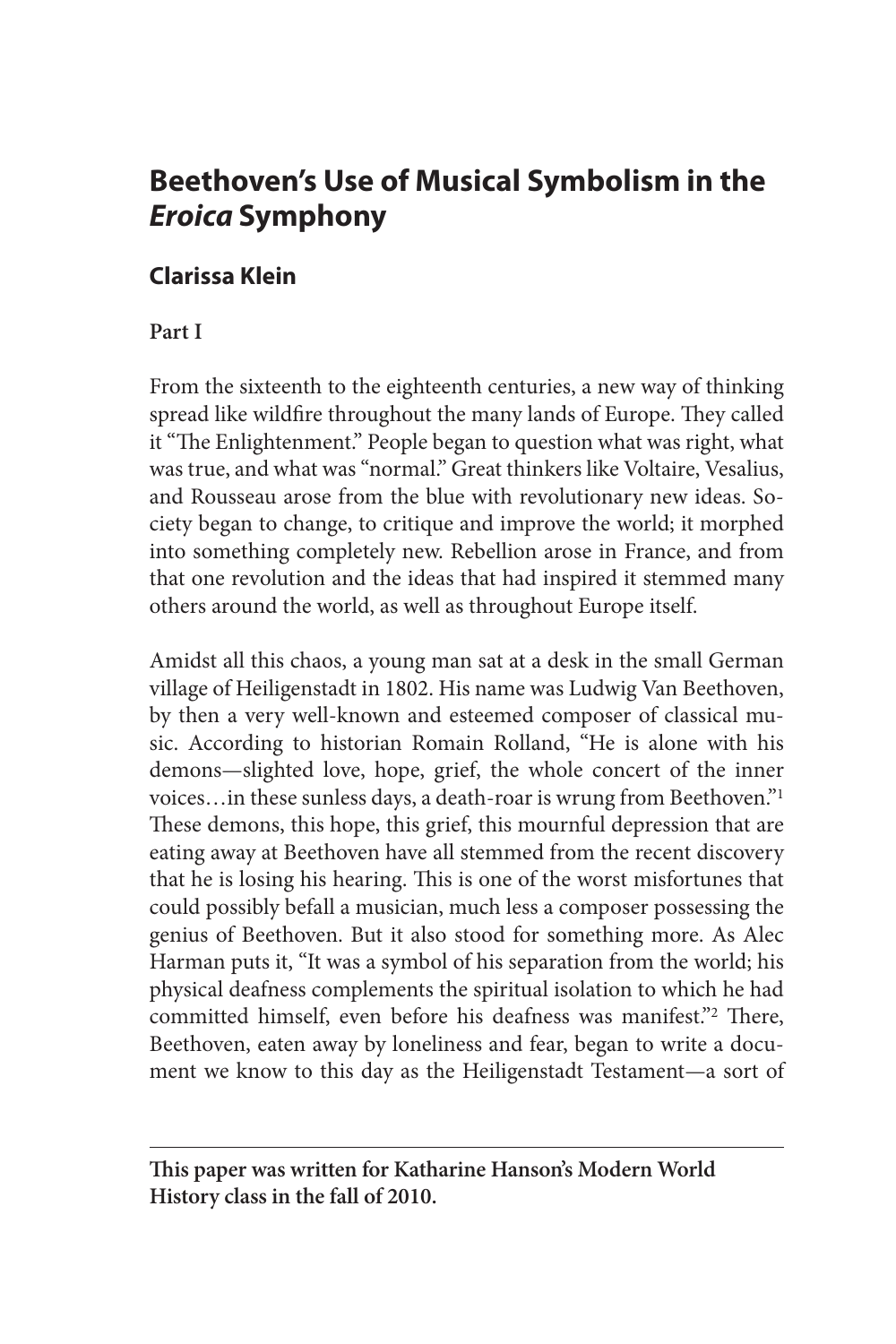last will or suicide note. But Beethoven did not kill himself then; he persevered for the sake of his art. He threw everything that he had been taught to the wind and sat down to write true music, revolutionary music, music that flowed straight from the heart of man. He called it *Eroica*.

The structure of the *Eroica* itself was revolutionary; it did not follow the typical style of the Classical Period. As defined by Marion Bauer, the typical sonata form is composed of four movements. The first is divided into three parts—the exposition, where the theme is presented, the development, where the theme is presented in variations, and the recapitulation, where the composer returns to the theme and original key to provide closure. The second movement is typically slow, generally in an A-B-A form, while the third is a minuet or a trio. The final movement is generally a rondo (or Old French *rondeau*), which is typically also in the same form as the first movement.3 Beethoven's *Eroica*  was one of the first pieces of that day and age that did not follow the standard sonata form. Instead, Beethoven took that idea and twisted it, warped it, and thus created a new style for music. He changed the keys often, threw out the A-B-A form for his second movement, and even invented a new form of music along the way—the *scherzo*. Instead of writing a minuet or trio, Beethoven wrote a *scherzo*—a word that means "joke" in Italian. True to its name, the new *scherzo* was lively and fun, in a jesting sort of way, with a trio incorporated in the middle. Rolland puts it this way: "He writes *Presto*! …Overboard with the minuet and its formal graces! The inspired rush of the Scherzo has been found!"4 This new form for a symphony represents one of the key ideals of the Enlightenment—taking something old and looking at it with new eyes. As put by Immanuel Kant, the Enlightenment was "man's emergence from his self-imposed inability to use one's own understanding without another's guidance. 'Have the courage to use your own understanding' is therefore the motto of the Enlightenment."5 And Beethoven certainly did this—he did not lay waste to what had come before him, he did not ignore it completely, but instead he looked at it a different way and adjusted it to help convey the message of his music. In doing so he created a whole new type of music.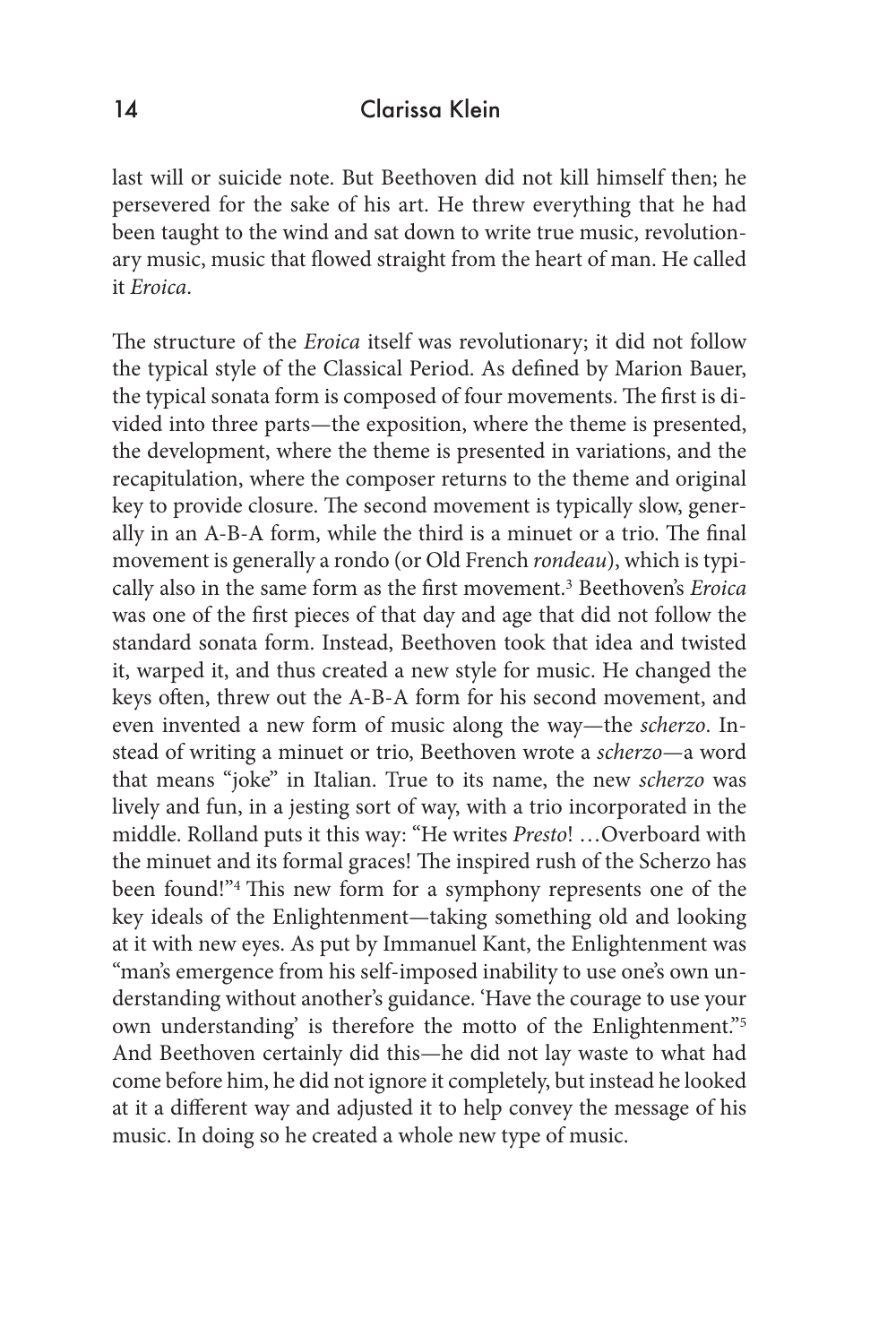In addition to the format of the music, Beethoven used musical techniques to convey Revolutionary ideals throughout the four portions, or movements, of the *Eroica*. The first movement, entitled *Allegro Con Brio*, meaning "brisk and lively, with spirit," is much debated by historians, and could have represented several ideas or themes. The piece starts out with two E flat chords, which seem to scream, "Pay attention!"6 The movement then continues on with a bouncing theme, which is then warped into many variations, some happy, some depressing, and some simply dissonant. Alan Woods presents the first interpretation: that the two chords represent an orator demanding attention from an assembly, while the dissonances in the body of the section resemble a "cavalry charge," a "call to struggle," and the many obstacles it faces. He writes, "In this movement, we are in the thick of the Revolution itself, with all its ebbs and flows, its victories and defeats, its triumphs and its despairs. It is the French Revolution in music."7 I believe this is a plausible theory; taking it a step further, the different instrumental sections could represent the different social classes and their moments in the Revolution. The times where it seems that two or more of the sections are battling against each other could represent the discord between classes at certain times. There is also the famous instance when Beethoven's good friend Ferdinand Ries disrupted the first rehearsal of the piece at the point where the horn comes in two bars before the rest of the orchestra. Unaware of Beethoven's intent here, Ries shouted, "That damned horn player! Can't he count properly? It sounds infamously wrong!" He later recounted that "I think I nearly had my ears boxed—Beethoven did not forgive me for a long time."8 Aside from illustrating Beethoven's quick temper and the fact that not everybody appreciated his daring work, this passage could also represent the idea that not all social classes were on the same page. In fact, it could be taken to show that some events during the Revolution were (or at least seemed to be) too rushed and not well enough thought out, but nevertheless worked out in the end. Michael Tilson Thomas, on the other hand, has a different interpretation of the first movement. He states that it's "about life, youth, hope…and above all, energy." He writes that the dissonant, seemingly stuck notes could represent how all humans get stuck in life sometimes, how we question things in life, and how we may not necessarily understand why things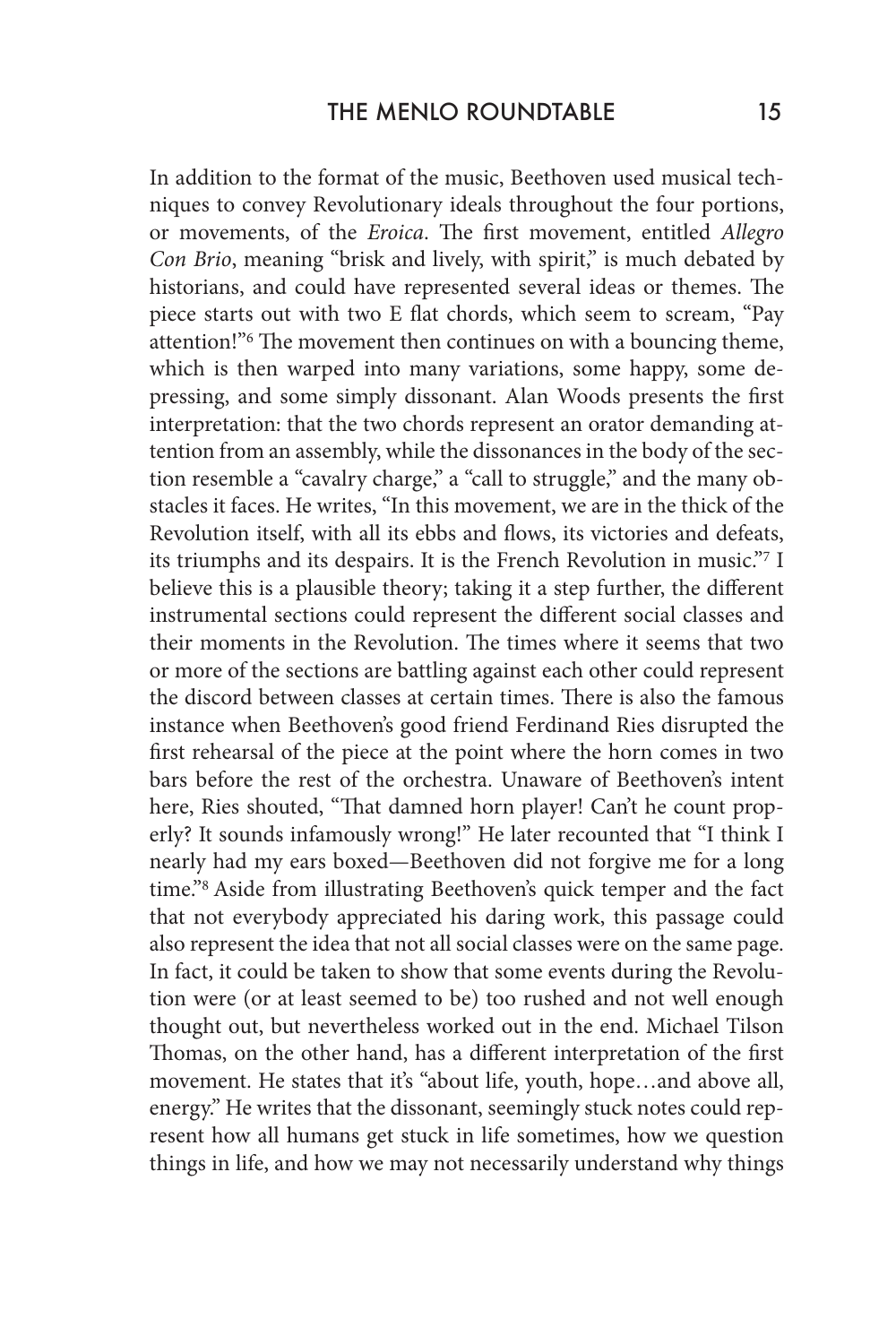happen, while the developmental section represents how everybody has to deal with conflict, anger, and frustration. He argues that this is one of the main revolutionary things about this piece—that Beethoven is the first to touch on the "realm of unconscious exploration."9 I believe that Thomas makes a very good point—that Beethoven conveys new ideas to the public through this piece, new unheard-of chords, dissonances, questions. And these new ideas thoroughly represent Enlightenment thinking—taking something familiar and driving it where it has never been before.

The second movement is perhaps the least debated by musicologists searching for its deeper meaning. It is entitled "Funeral March," and consists of just that. The march opens with a mournful oboe solo, which is later carried out by other sections before transforming into a less miserable section that brings out a new theme. Beethoven turns that new theme into a gorgeous, lamenting fugue before bringing back the oboe to finish. Thomas explains the common consensus that the piece represents a typically grand Parisian state funeral. But he makes an unusual point in the instrumental arrangement. Instead of having the drumbeats played on actual drums (which were indeed available at the time), Beethoven chose to give the drumbeat figure to the strings, with the dynamic instruction being to play "as if whispering."10 This is quite a curious selection. Why would Beethoven have chosen to have one instrument attempt to convey the sound of another? The idea was simply revolutionary. I believe that one reason for this choice could be that the string drumbeats give the piece a whole new level of emotion, of mystery. They make it feel less of a clichéd funeral march, but instead a true picture of grief. I also believe it to be interesting that in every single source that I consulted, it was unanimously agreed that the oboe solo represented a mourner lamenting a loved one's fate. The piercing sound of the oboe was perfect for this mournful tune—not too sweet, but also not too droll. But then there is the almost waltz-like section inserted right before the fugue. This is where opinions split among historians. Woods believes that this nearly glorious section could be the celebration of a hero; Thomas considers it to be the mourner asking questions, perhaps, "Why is there death? Why must there be suffering in life?"11 Personally, I disagree with all of these claims. To me, this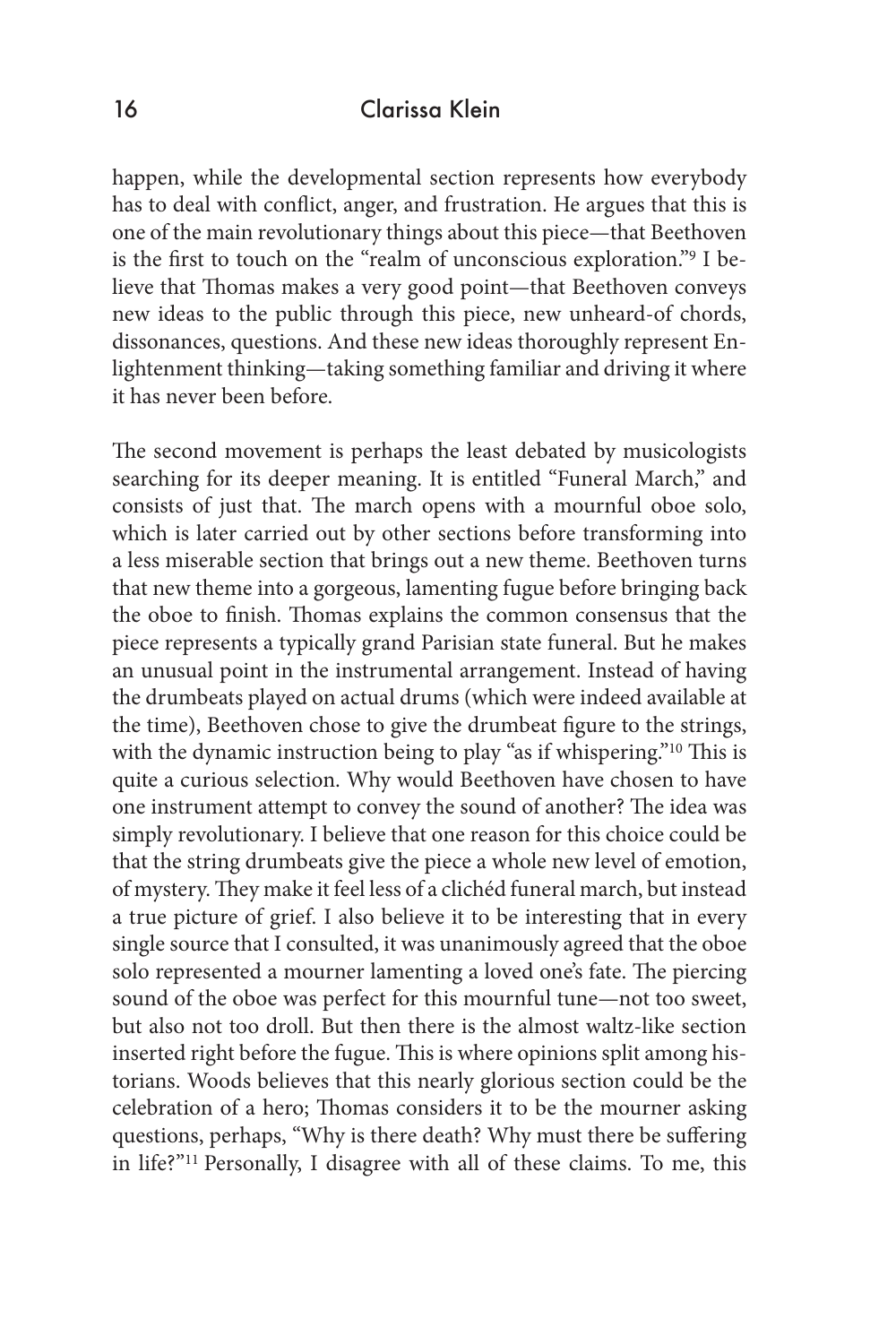section sounds almost sarcastically false. The joyful little oboe tune, followed by the grand trumpet fanfare, seems a little out of place in this march. What if this waltz represents Robespierre's promises of good during the Reign of Terror? They certainly must have seemed a little bit hypocritical to the masses after the unjustified execution of thousands. This could account for the fanfares. Maybe this whole march could represent the Reign of Terror itself. But all questions of intent are lost when one begins to listen to the deeply moving fugue. One begins to wonder what must have happened to Beethoven that inspired him to write this heavy, dark piece. Some, like Thomas, believe that the fugue is Beethoven's way of trying to answer his own questions about life through the most rational form of music. Thomas states that it "drains every last bit of strength from us,"12 and I agree. This fugue is probably one of the purest, most beautiful pieces of music I have ever heard, and I find it hard to analyze its meaning. To me, it simply represents finding true beauty in the darkest of times.

The third movement is curious in itself, because it was the first of its kind ever written—the world's first orchestral *scherzo*. But after the draining funeral march, it is simply the sun that lights up this whole symphony. Robin McKee, the principle flautist in Thomas's San Francisco Symphony Orchestra, states that "the third movement is the best day of your life, where everything is going well, and lining up, and the sun is shining and the flowers are blooming."<sup>13</sup> Indeed this "little joke" represents the better side of life, hope for the future. And to most, the triumphant horn trio in the middle can only represent one thing— Napoleon. According to Ries, the main reliable source of Beethoven's day, the symphony was originally to be dedicated to Bonaparte, until the fateful day where he had himself crowned emperor of France. Ries recorded Beethoven's words as follows: "So he is no more than a common mortal! Now, he too will tread underfoot all the rights of man, indulge only his ambition, now he will think himself superior to all men, become a tyrant!"14 Legend has it that Beethoven then erased the dedication from his title page so violently that he ripped a hole in it. This story helps us understand the intent behind the third movement as a celebration of everything Napoleon stood for: the rights of all, freedom, and justice—everything Beethoven admired in him. The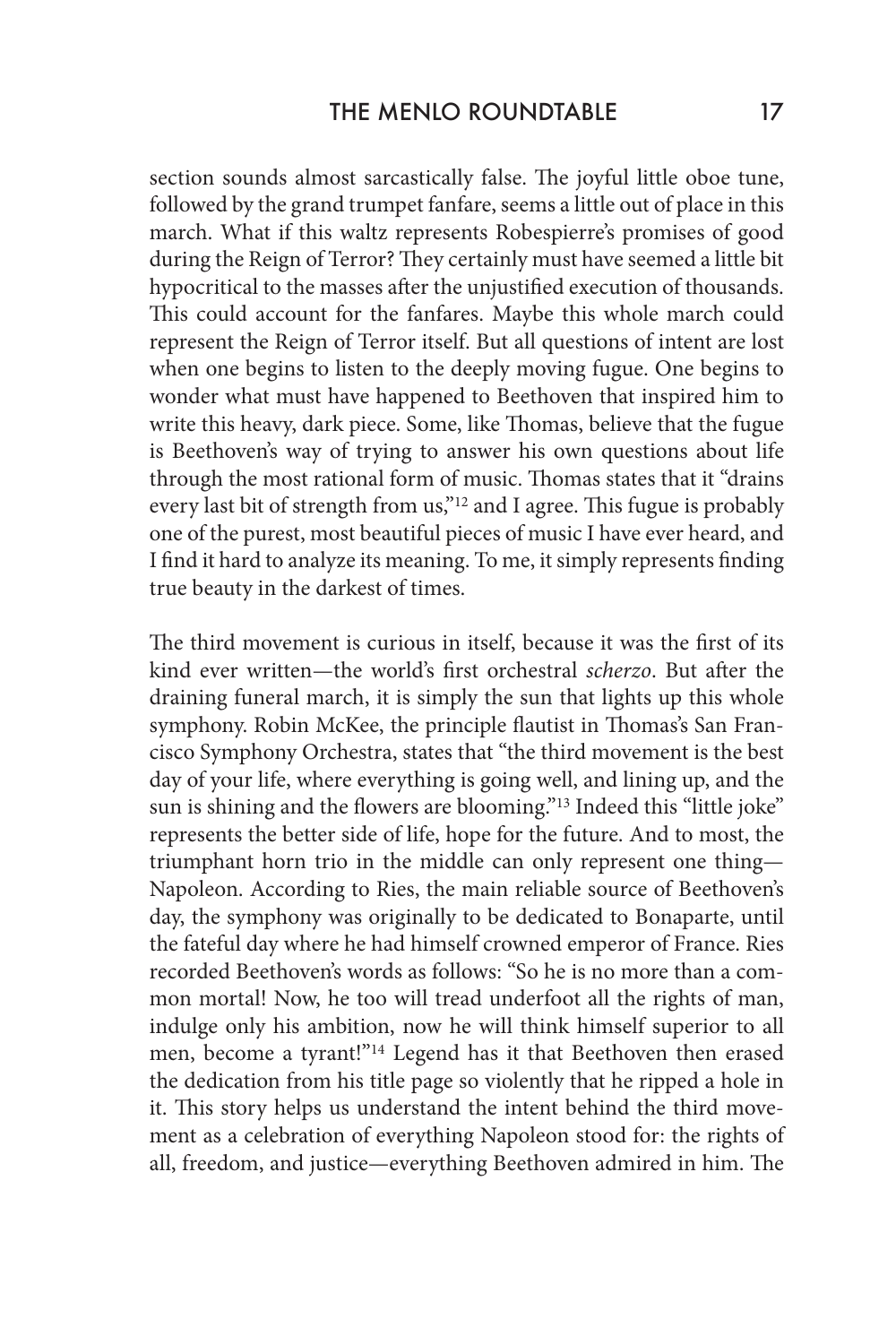horn trio was to be a representation of this leader arising to bring the people of France to great glory, freedom, and justice.

The fourth movement seems to be out of place. It starts with a little chipper tune that doesn't feel at all like a piece of Beethoven's. But what Beethoven does with it is quite brilliant. Thomas convincingly explains his purpose here: apparently Beethoven had one major competitor during his time in Vienna. His name was Daniel Steibelt. During the time that the two composers were working, most of the court performances were hour-long improvisations that showcased the inner brilliance of the composers' minds. Unfortunately, one day Steibelt had the nerve to improvise on one of Beethoven's themes. Beethoven, being a very quick-tempered man and one who did not easily forgive, is said to have taken the cello part of one of Steibelt's quintets, turned it upside down, and pounded out a few of the notes on the harpsichord over the fading notes at the end of the quintet. He then continued for an hour with a brilliant improvisation based on those few notes. Thomas tells us that if one listens carefully, that little bit of so-called "musical fluff" is actually the last few bars for the cello part of Steibelt's quintet, turned upside down.15 Aside from being a brilliant story, the fact that Beethoven took something that he believed to be rubbish, put it in his symphony, and ingeniously transformed it in all dimensions shows us again how deeply he was rooted in the Enlightenment ideals of looking at the old through new eyes, being critical of one's surroundings, and urging others to think for themselves.

In a famous cartoon by Charles Schultz, Lucy asks Schroeder, "I'm looking for the answer to life, Schroeder. …What do you think is the answer?" To which Schroeder replies vehemently, "BEETHOVEN! Beethoven is IT, clear and simple!! Do you understand?"16 Indeed Beethoven is "It"—an eternal source of inspiration, a piece of the Revolution, echoing throughout the tunnel of time. The *Eroica* Symphony was one of the most revolutionary musical works of all time. Beethoven changed the way music was thought about, and to this day his music continues to convey the importance of such things as freedom, human rights, using one's mind, looking at old problems through new eyes, and always questioning what one is told. The work itself is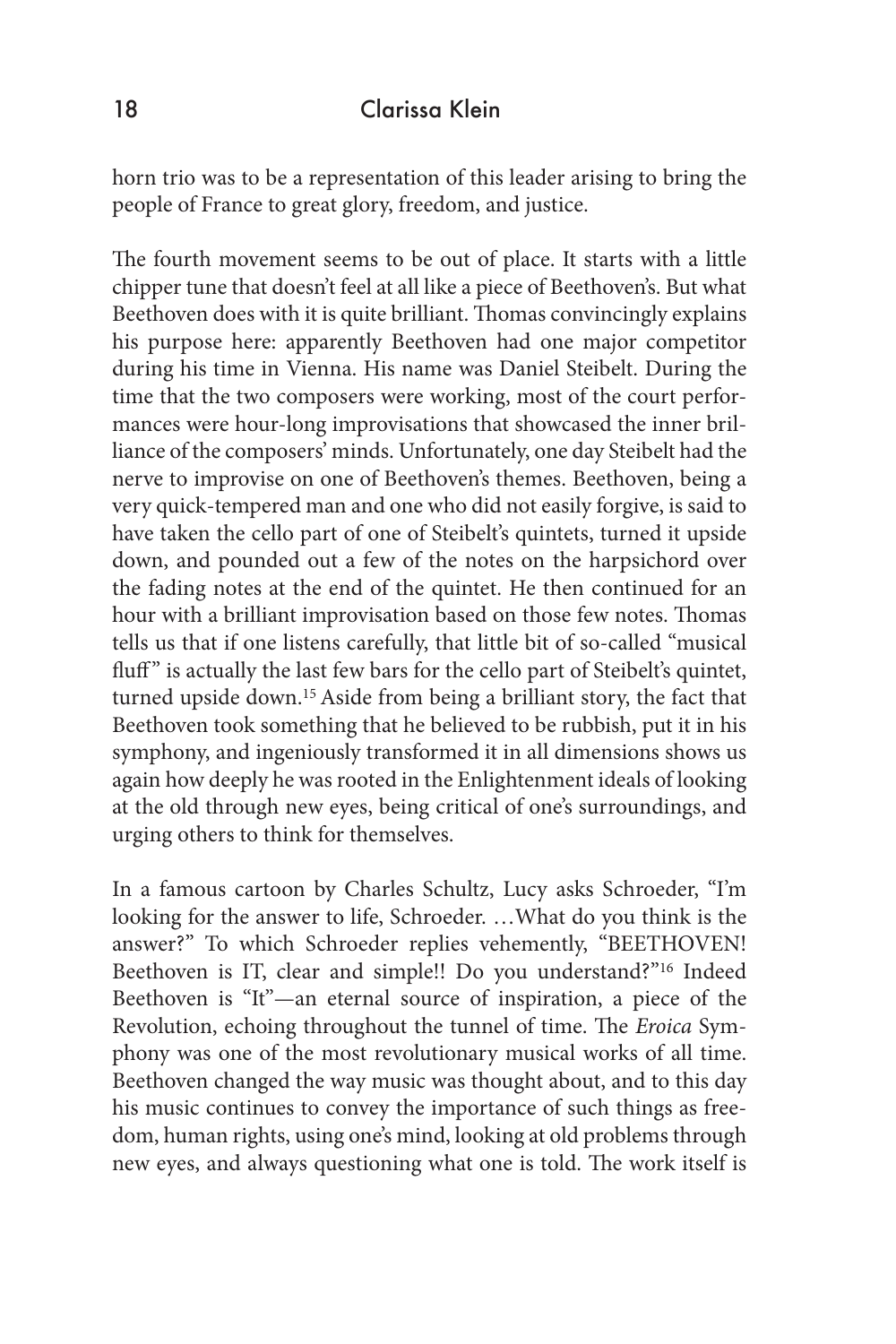quite complicated, always teeming with mystery and new possibility. As Thomas puts it, "this piece took three years for Beethoven to write, but it's taken me thirty to get my head around it."<sup>17</sup> Beethoven certainly was one of the first composers to take his music to such a high level of reality, challenging both himself to be able to use music to convey his outlook, his opinions, and his questions about life, and the listener, to be able to understand and interpret his intentions, which was thoroughly revolutionary at the time.

#### **Part II**

Today, the French Revolution is still very much alive. The once new ideas of human rights, fighting for freedom, and the sovereignty of the people are now central aspects of our culture. Beethoven's *Eroica* took these themes and set them to music using a revolutionary new style that even changed the way people thought about the fundamentals of music. In the present day classical music is not considered our chief form of art. By now most people express these revolutionary ideals in other ways. However, classical music is still alive, and still very much affected by Beethoven's revolutionary style. But how does one find Beethoven today, amidst the scarcely admired contemporary composers? Is his inspiration alive? The answer is that Beethoven is still very much alive, in the form of Dmitri Shostakovich, a Soviet-era Russian composer.

As in the time of the French Revolution, so too did Russian Communist leaders seek to use music to convey things like Soviet ideals and nationalism. Anybody who did not conform to these standards was in danger. As Michael Tilson Thomas puts it, "Official government decrees defined truth and beauty. Traditional composers were declared decadent and their music forbidden. Only Beethoven survived the ban."18 The music in Shostakovich's era was continuously regulated by the government, so, as in the era before Beethoven, composers generally wrote with the goal of official approval in mind. Shostakovich, however, did not.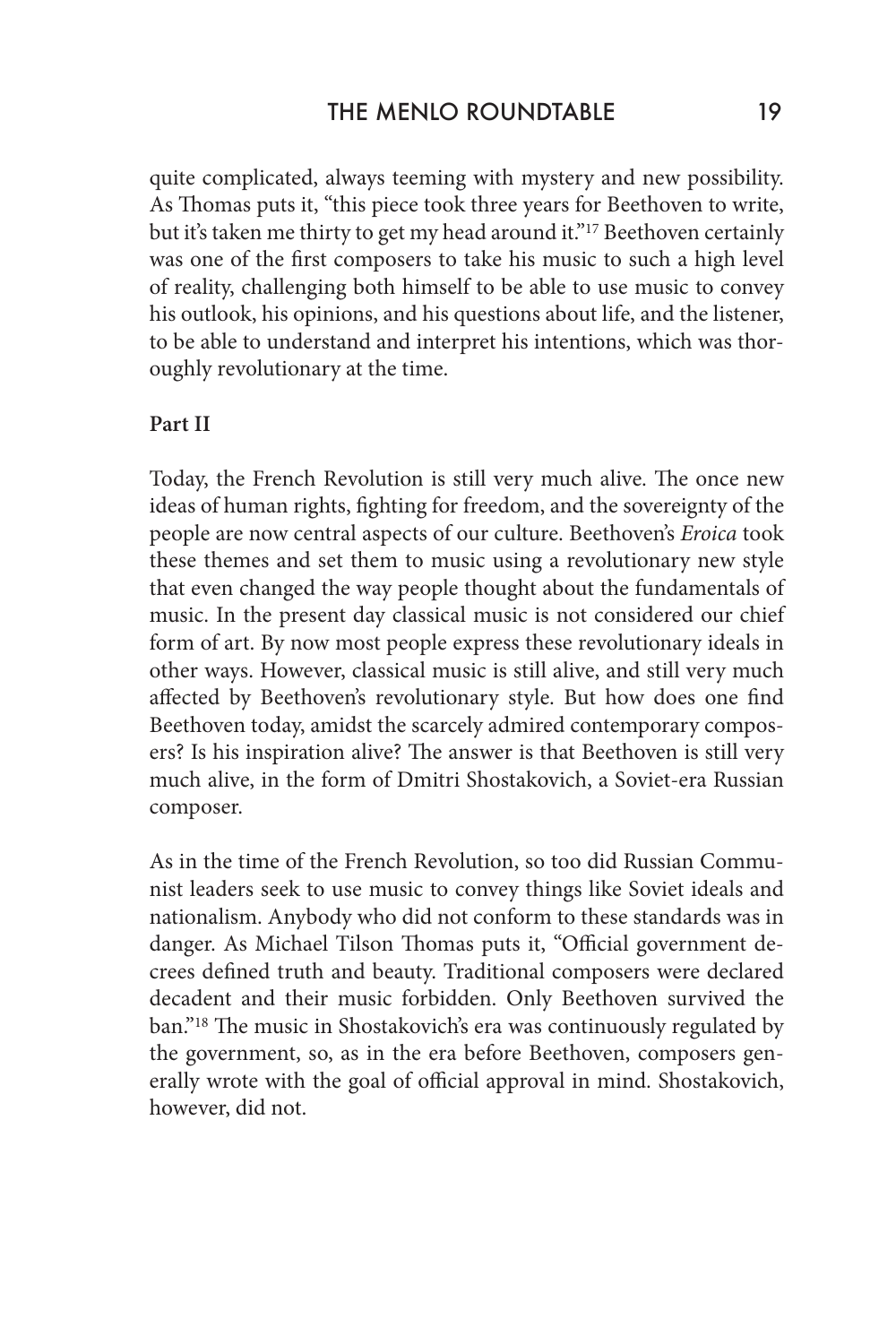His style was instead quite similar to Beethoven's. As Elliot Schwartz and Barney Childs have written, he was fond of dissonant, striking, and witty music. They also mention that "[his] rhythms are angular and often syncopated, he rarely strays from a strong sense of regular pulse."19 The two composers were similar in both background and musical technique. It makes one wonder whether Shostakovich might have been in large part inspired by Beethoven, perhaps even the *Eroica*  in particular, as there are substantial moments in Shostakovich's works that sound almost like Beethoven reincarnated into different themes. Two of the most prominent examples of this are in Shostakovich's Symphony no. 5 and Symphony no. 12.20 Thomas observes that "Shostakovich wrote his Fifth Symphony on the model pioneered by Beethoven."21 The third movement in particular bears much resemblance to the Funeral March of Beethoven's *Eroica*. It has the same exhausted, depressing feeling and begins similarly with a lonely oboe solo. Indeed, the two composers drew on similar circumstances to write these marches: Beethoven upon the massive state funerals of France during the Reign of Terror, and Shostakovich upon the brutal methods of Stalin's regime. Additionally, the second movement of Shostakovich's 12<sup>th</sup> is similar in its feel.<sup>22</sup> But the major difference is that while Beethoven uses the strings to represent drummers in the opening, Shostakovich's cellos give a dark, doom-like impression, as if someone were watching over you, about to take you away at any moment. Additionally, while he opens the second movement of his Fifth Symphony like Beethoven, with a soulful oboe, Shostakovich decides to open with a French horn instead—an announcement of the whole Russian people's agony as opposed to one person lamenting.

Aside from the lonely, exhausted funeral marches, both composers make use of an intriguing technique in the final movements of their symphonies. In the *Eroica* and in Shostakovich's Fifth and 12<sup>th</sup>, the last movements are free from all the doom and mournful hopelessness, which makes them sound oddly out of place. In each case the final movement is full of joy and hope and pride, brassy fanfares, "musical fluff" as Thomas puts it.<sup>23</sup> I have offered possible explanations for this in Beethoven's work above, but why would Shostakovich do it? He himself states that "to strike out for the new is the sacred duty of all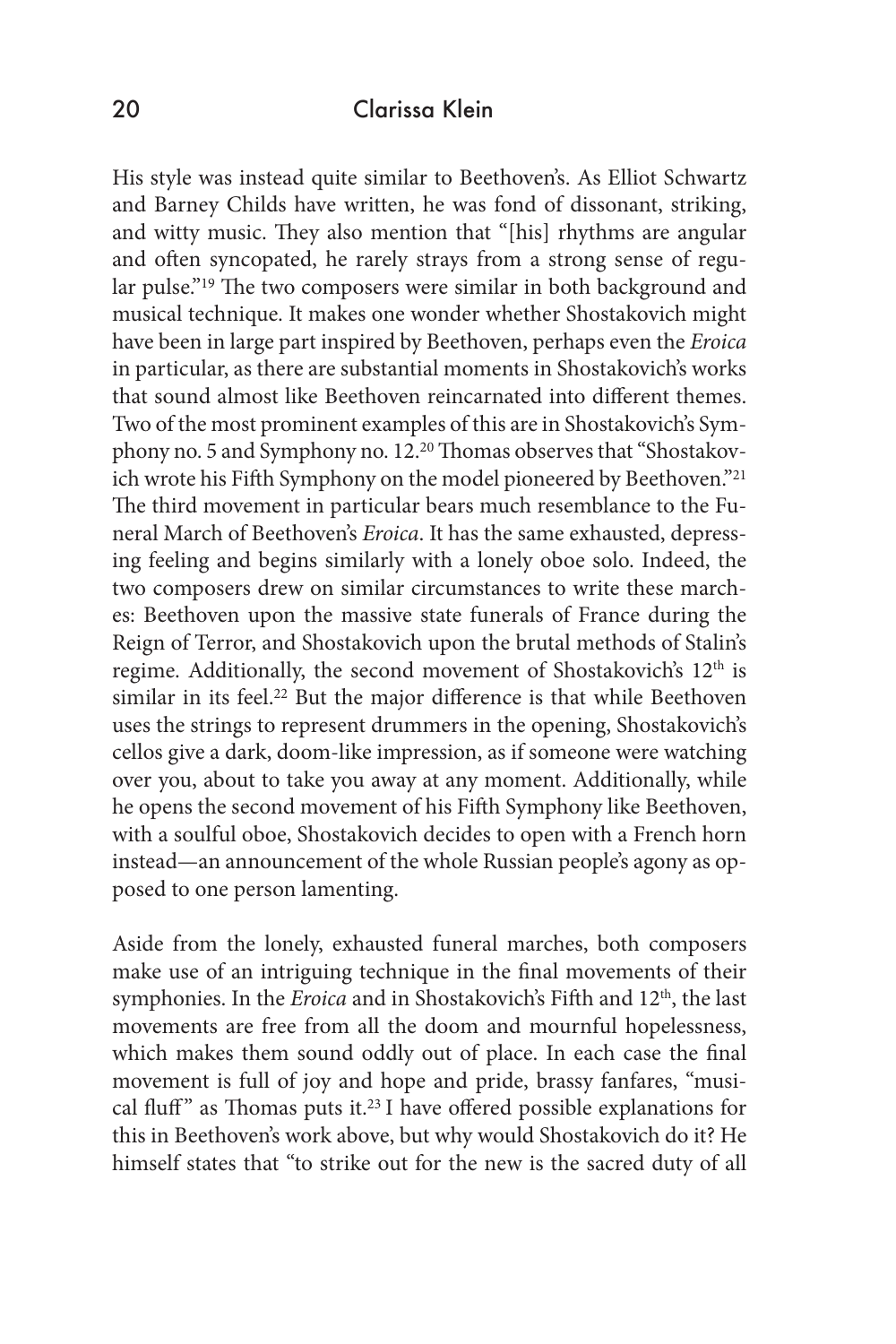artists."24 This points to one way of construing these joyous but incongruous outbursts. If Shostakovich were to write a symphony like his 12<sup>th</sup>, with all his dissonance, depressing chords, and doom-like cellos, his music would be censored, and he would probably be killed for writing "un-nationalist" music. Hence he needed to give the government a little of what it wanted—joyous fanfares, marches, chipper little tunes. Yet at the same time, the last movement of his  $12<sup>th</sup>$  is very similar to the end of Beethoven's *Eroica* in the sense that it is not just "fluff," but something more. Beethoven develops the fluff into powerful themes, and Shostakovich tweaks the fluff to serve his own purposes. He inserts little recapitulations in minor keys, uses a few dissonant chords, and even over-develops his fanfares, making them a little *too* gaudy. Like Beethoven joking at Steibelt's expense, he pokes a little fun at "approved" musical tastes.

While Beethoven and Napoleon may be dead, their legacies live on today. You can hear them if you listen hard enough, because the ideas they stood for are not dead. Freedom, hope for a better life, and people's rights are still highly advocated in our world today. Occasionally, a person may even come along who seems to be the modern incarnation of Napoleon, or Beethoven, like Shostakovich. The echoes of the French Revolution still ring throughout our world—you just have to close your eyes and enjoy a little piece of music.

#### **Notes**

1. Romain Rolland, *Beethoven, The Creator*, trans. Ernest Newman (Garden City: Garden City Publishing Company, 1937), 63-4.

2. Alec Harman and Wilfrid Mellers, *Man and his Music* (New York: Oxford University Press, 1962), 638.

3. Marion Bauer and Ethel R. Peyser, *Music Throughout the Ages*, ed. Elizabeth E. Rogers (New York: G.P. Putnam's Sons, 1967), 344-5.

4. Rolland, 93.

5. Robert W. Strayer, *Ways of the World: A Brief Global History (Volume II - Since 1500)*, (New York: Bedford/St. Martins, 2009), 482.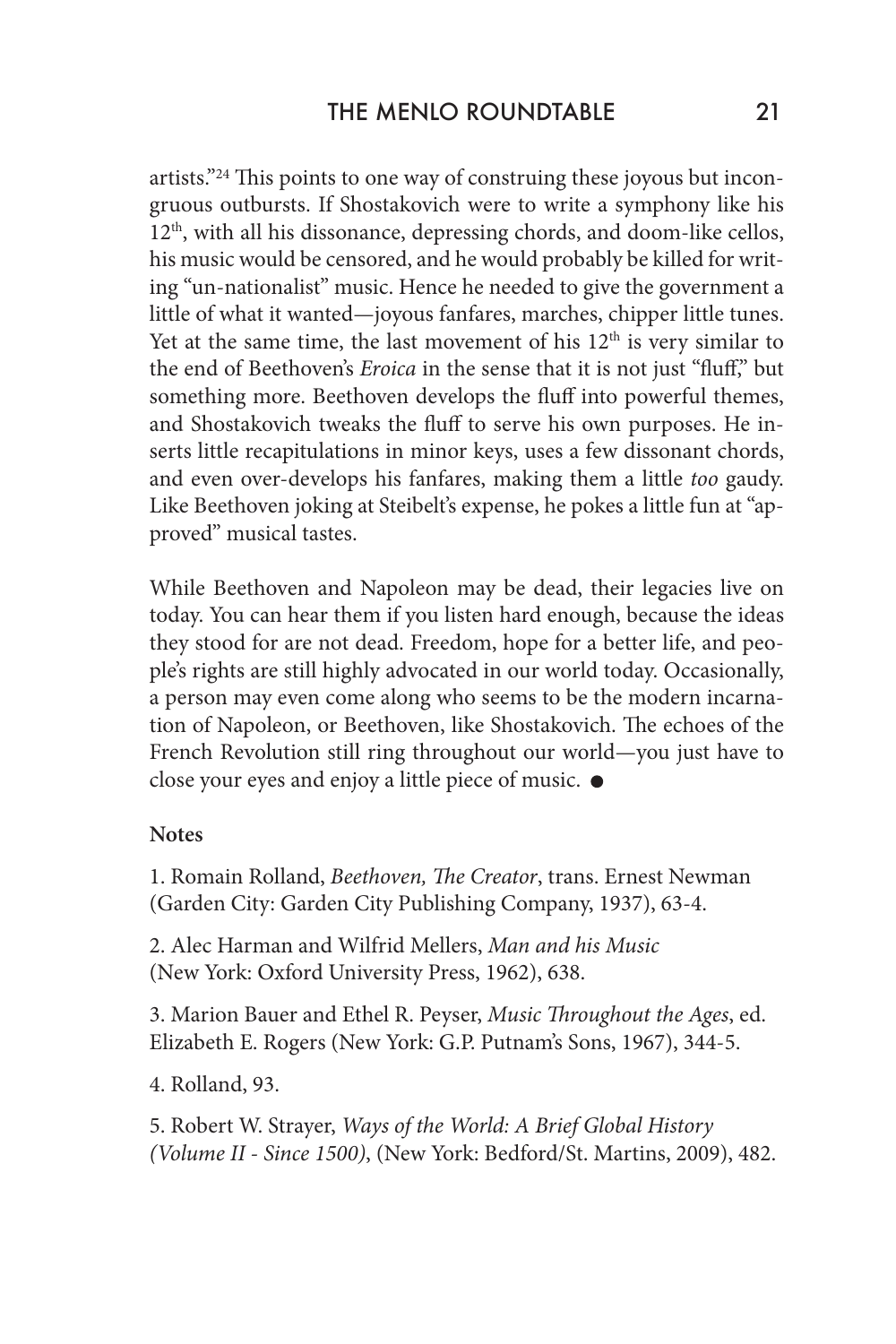6. Ludwig Van Beethoven, *Symphony no. 3 (Eroica) in E flat, Op. 55*, with the Dresden Philharmonic Orchestra, conducted by Herbert Kegel, recorded 1995, Capriccio Digital, compact disc. NOTE – When making references to musical techniques implemented in *Eroica*, they are based on this recording unless stated otherwise.

7. Alan Woods, "Beethoven: man, composer, and revolutionary," May 19 2006, International Marxist Tendency, http://www.marxist. com/beethoven-man-composer-revolutionary190506.htm (accessed November 17, 2010).

8. W. A. DeWitt, "Beethoven's Eroica," 2004, http://www.beethovensero ica.com/eroica2.html (accessed November 19, 2010).

9. Michael T. Thomas (with the San Francisco Symphony), *Beethoven's Eroica*, online video, (2009), Keeping Score, http://video.pbs.org/ video/1295282213/ (accessed November 17, 2010).

10. Michael T. Thomas (with the San Francisco Symphony), *Beethoven's Eroica*.

11. Thomas (with the San Francisco Symphony), *Beethoven's Eroica*.

12. Thomas (with the San Francisco Symphony), *Beethoven's Eroica*.

13. Thomas (with the San Francisco Symphony), *Beethoven's Eroica*.

14. DeWitt, "Beethoven's Eroica"

15. Thomas (with the San Francisco Symphony), *Beethoven's Eroica*.

16. Charles Schultz, "The Answer to Life," The Charles M. Schultz Museum and Research Center, http://www.schulzmuseum.org/ pressreleases/20091204.html (accessed November 21, 2010).

17. Thomas (with the San Francisco Symphony), *Beethoven's Eroica*.

18. Michael T. Thomas, "Shostakovich's *Symphony No. 5*," 2009, PBS Keeping Score (with the San Francisco Symphony), http://www.pbs.org/keepingscore/s hostakovich-symphony-5.html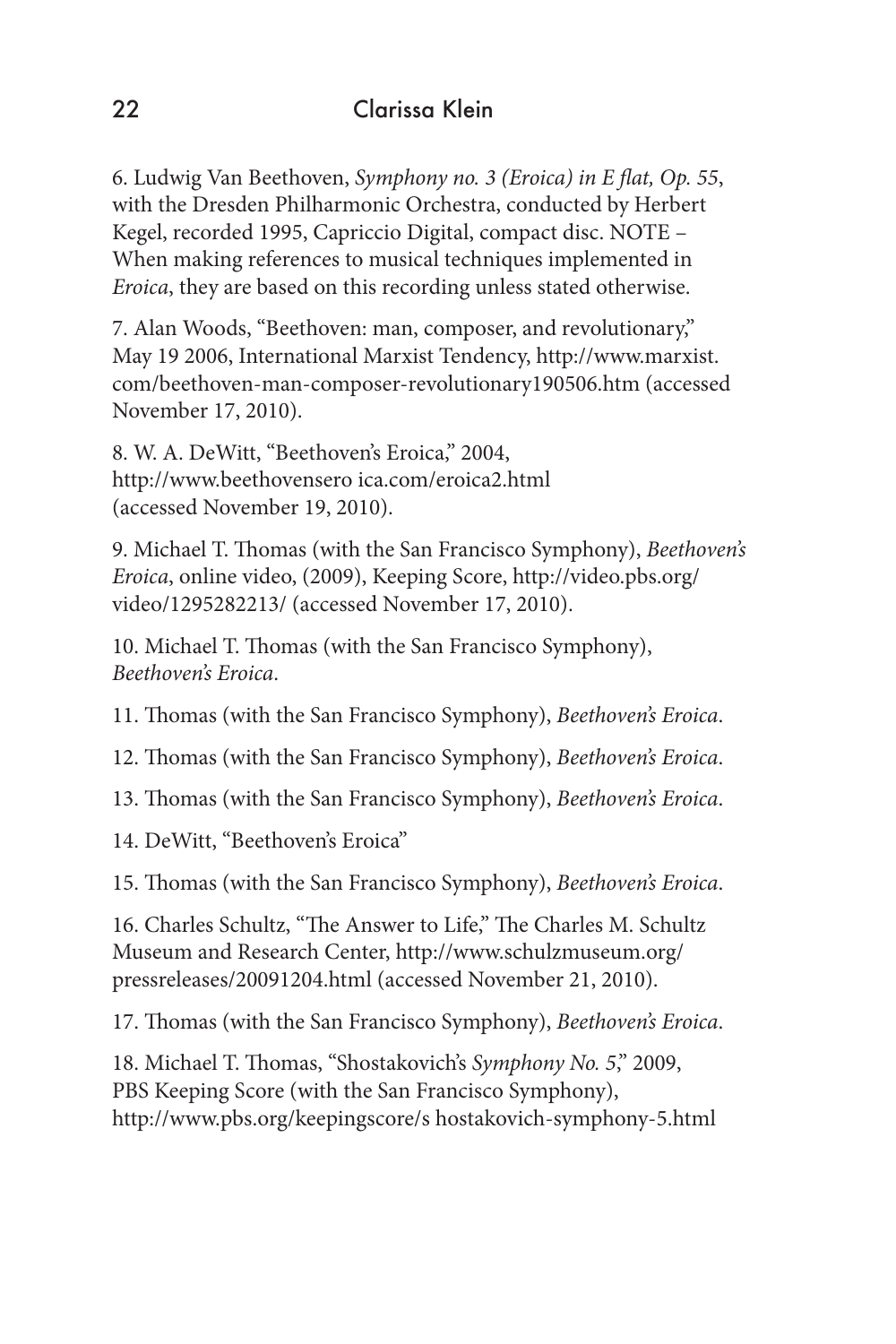(accessed November 19, 2010). It is interesting that the only survivor of the classical censorship was Beethoven, since he himself wrote very avant-garde revolutionary music.

19. Dmitri Shostakovitch, "Music and the Times," *Music Journal*, January 1965, in *Contemporary Composers on Contemporary Music*, ed. Elliot Schwartz and Barney Childs (New York: Holt, Rineheart, and Winston, 1967), 106.

20. Dmitri Shostakovich, *Symphony no. 12 in D minor, Op. 112*, with the Cologne Gurzenich Orchestra, conducted by Dmitri Kitaenko, recorded 2005, Capriccio Digital, compact disc.

21. Thomas, "Shostakovich's Symphony No. 5"

22. Shostakovich, *Symphony no. 12 in D minor, Op. 112*.

23. Michael T. Thomas, "Beethoven's *Eroica*," 2009, San Francisco Symphony, http://www.pbs.org/keepingscore/beethoven-eroica.html (accessed November 17, 2010).

24. Shostakovich, "Music and the Times," 109.

#### **Bibliography**

Bauer, Marion, and Ethel R. Peyser. *Music Throughout the Ages*. Edited by Elizabeth E. Rogers. New York: G.P. Putnam's Sons, 1967.

DeWitt, W. A. "Beethoven's Eroica." 2004. http://www.beethovenseroica.com/eroica2.html (accessed November 19, 2010).

Eroica. DVD. Directed by Simon C. Jones. 2004. BBC Worldwide Limited, 2010.

Harman, Alec, and Wilfrid Mellers. *Man and his Music*. New York: Oxford University Press, 1962.

Roel, David R. "Ludwig Van Beethoven & The Eroica Symphony." 2008. Astrology Center of America. http://www.astroamerica.com/ beethoven.html (accessed November 17, 2010).